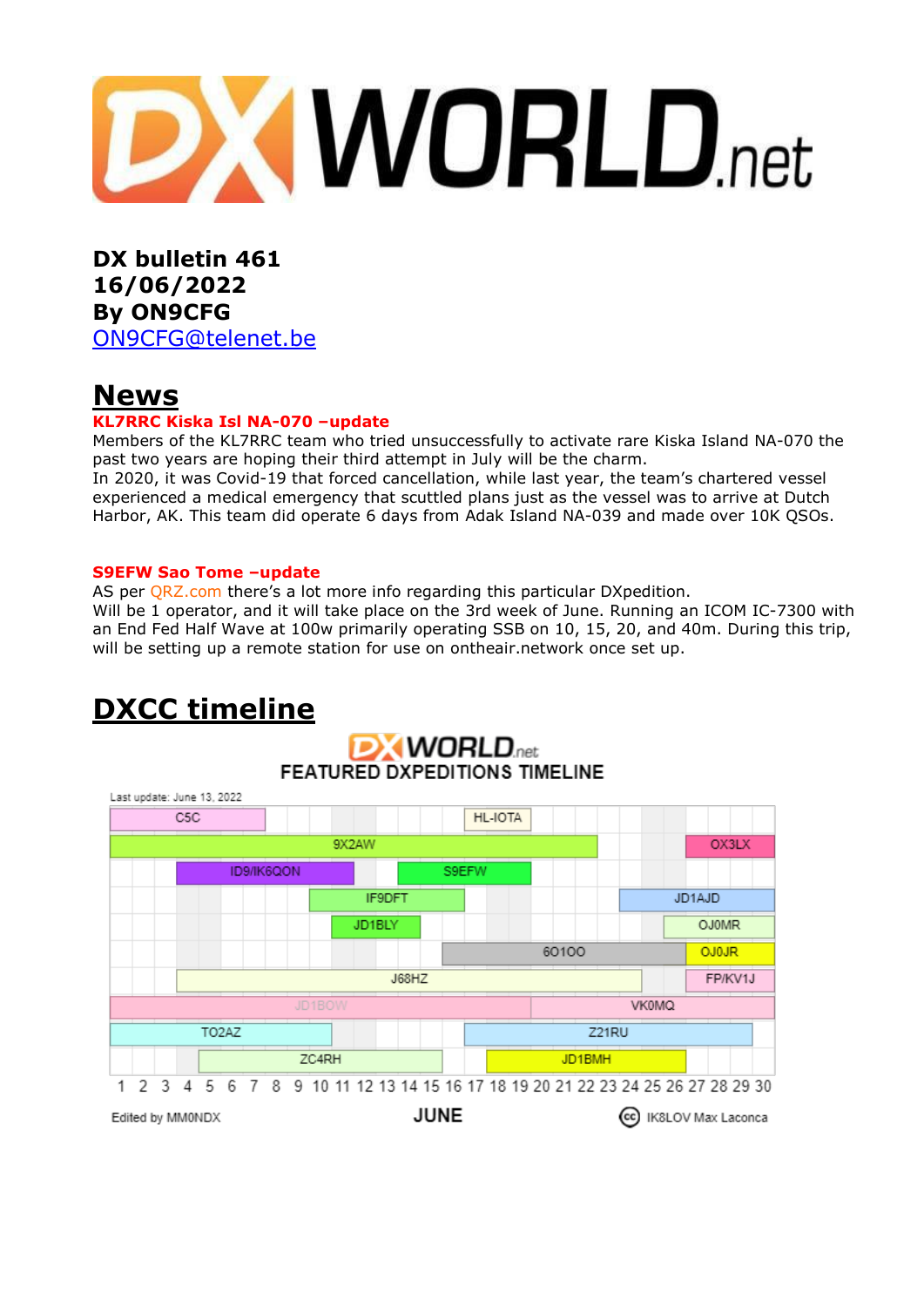# **DXCC**

# **This week on air**

**This can change daily, please visit** <https://www.dx-world.net/> **for updates.**

**6O, SOMALIA** Ali, EP3CQ is once again operating until July 16 from Mogadishu. Operation during his spare time on HF using FT8. QSL via QRZ.com details.

**9X, RWANDA** Harold DF2WO is once again active as 9X2AW from Kigali until June 22. Operation from 160 to 10 meter using CW, SSB and digi. QSL via M0OXO OQRS.

**FO, FRENCH POLYNESIA** Currently sailing around French Polynesia, Barry FO/KD6XU has been active from Nuka Hiva & Fatu Hiva, Marquesas Islands. He will soon be heading to Tuamotu and then finally onto the Society Islands where he will again sign as FO/KD6XU. He operates CW mainly on 40-12m bands.

**J6, ST LUCIA** Bill, K9HZ is once again operating as J68HZ until June 24. Activity from 160 to 10 meter. QSL via home call, direct only, LoTW, Club Log OQRS.

**JD1, OGASAWARA ISL** Harry, JG7PSJ will once again be QRV as JD1BMH from June 18 until June 26. Operation from 40 to 10 meter using CW, SSB and RTTY.

**JD1, OGASAWARA** Nobu, JA0JHQ is once again active as JD1BOW until June 19. Operation using CW, SSB with some FT8. An entry in the All Asian DX CW contest is

included (June 18-19). QSL via LoTW or via home call direct.

**JW, SVALBARD** Peter, DL5FF is QRV as JW/call until June 12. Operation on HF using CW. QSL via home call, bureau or direct.

**JX, JAN MAYEN** Rune LA7QY and Helge LB4MI are active as JX7QY and JX/LB4MI from Jan Mayen until the beginning of October. Operation during their spare time.

**S9, SAO TOME** Look for Ryan K0EFW as S9EFW until June 19. Activity on 40, 20, 15 and 10 meter using SSB. QSL via home call, LoTW.

**SV, GREECE** Alex, SQ9UM is operating in 'holiday-style' as SV2/call until June 24. QRV from 80 to 6 meter using CW, SSB, FT4/8. QSL via home call, log upload to Club Log.

**TG, GUATEMALA** Stephen, K4IM is once again operating as TG9AWS until October. Operation from 160 to 10 meter with focus on RTTY. QSL via home call, direct , LoTW, OQRS Club Log.

**TR, GABON** Roland, F8EN is once again operating as TR8CR until end July. Activity on 40, 30 and 20 meter using CW. QSL via F6AJA direct or bureau.

**Z2, ZIMBABWE** The Russian DXpedition Team will be operating from June 17 until June 29 as Z21RU. Active with 5 stations on all bands, 50 Mhz and SAT QO-100. QSL via Club Log OQRS, LoTW. More on<https://dxpedition.wixsite.com/z21ru>

# **Coming up soon**

**FP, ST PIERRE AND MIQUELON** Eric, KV1J will once again be QRV as FP/call between June 28 and July 12. An entry in the IARU HF World Championship and the DL-DX RTTY Contest is included. Operation from 80 to 6 meter using SSB, RTTY, FT4/8, CW. QSL via home call direct or bureau, LoTW.

**HB0, LIECHTENSTEIN** Joe, OZ0J will be QRV as HB0/call from June 28 until July 5. Operation on HF using CW, SSB and FT8. Logs will be uploaded to Club Log live or daily. QSL via Club Log OQRS, LoTW, direct.

**JD1, OGASAWARA ISL** Look for JD1BQI (JE3GRQ) and for JD1/JR3DVL between June 30 and July 8. Main goal of their trip is 6 meter EME and multi hop ES to NA.

<https://www.qrz.com/db/JD1BQI>

**JD1, OGASAWARA ISL** Koh, JA1ADT will be operating as JD1AJD between June 24 and July 2. Activity from 20 to 6 meter using CW and FT8. Focus on 6 meter for EU and NA. QSL via home call.

**JX, JAN MAYEN** Stian, LB5SH will once again be active as JX/call late June for about 5 days. Operation primarily SSB and FT8. More to follow.

**OJ0, MARKET REEF** Henri, OH3JR will be active as OJ0JR between June 26 and July 6. Activity during his spare time on HF using CW, FT8 with some SSB. QSL via home call, Club Log OQRS.

**OJ0, MARKET REEF** Pertti, OG2M will be QRV as OJ0MR from June 26 until July 6. Main focus on 6 meter using CW, SSB and FT8. QSL via LoTW.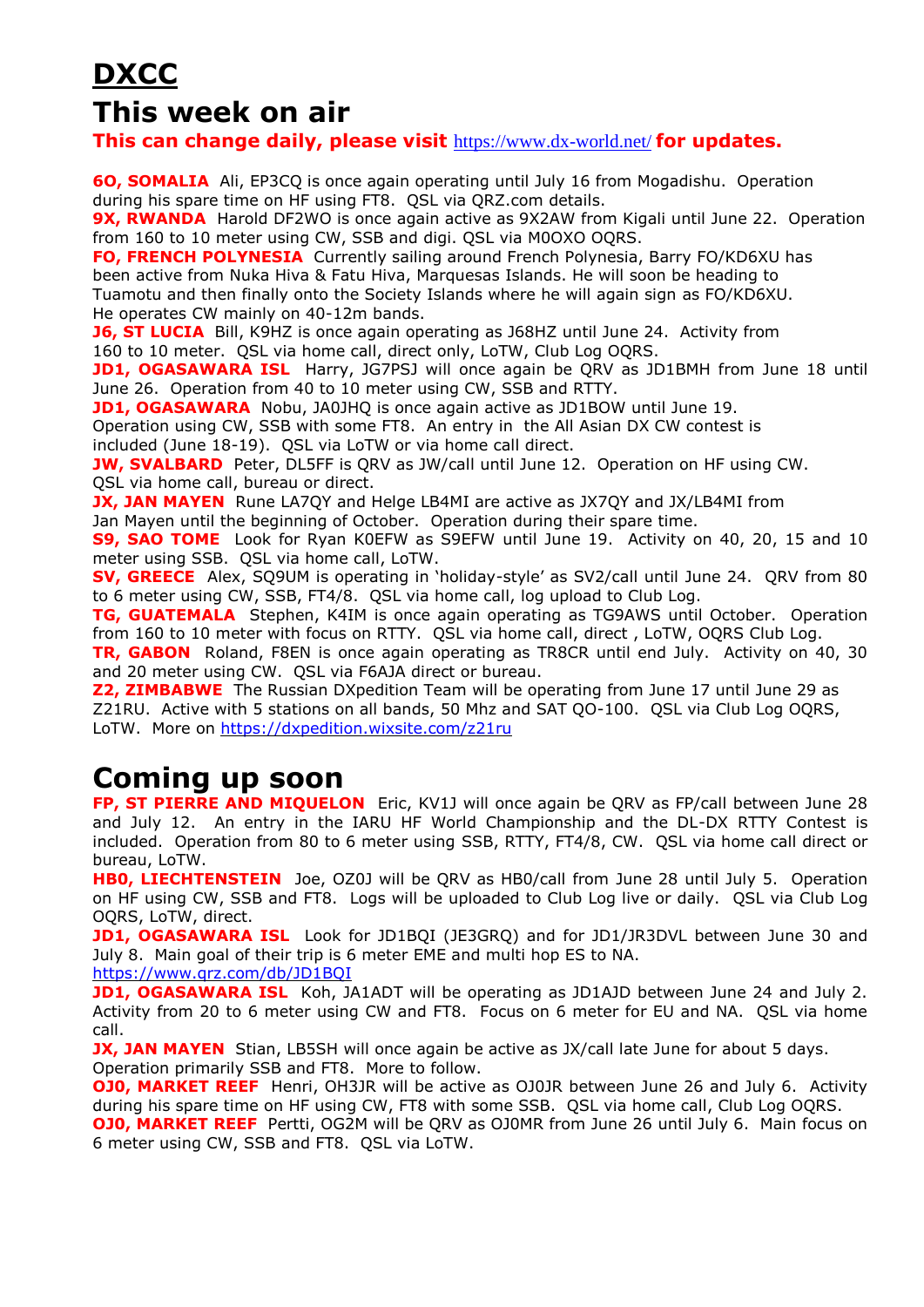# **IOTA This week on air**

**ASIA**

**AS-084 Sangch'uja Isl** Han DS2GOO and Lee 6K5CEW will be active as call/4 during June 17- 19. Activity from 40 to 10 meter using CW, SSB and digi. QSL via home call.

**AS-117 Otsu Isl** Kenji, JA4GXS will once again be active as call/4 on June 18-19. Operation on 40, 20, 17, 15 and 6 meter using CW, SSB and FT8. QSL via home call.

**AS-200 Shodo Isl** Take, JS6RRR and Take JI3DST are operating as call/5 until July 4. QRV from 80 meter to 70cm using CW, SSB and digi.

**JI3DST/5** (mainly for DX) **JJ5RBH** (mainly for JA) **JS6RRR/5** (mainly for JA)

**JS6RRR/P** (for FT8)

Please check QRZ.com for QSL info.

### **EUROPE**

**EU-054 Favignana Isl** Members of the Italian DXpedition Team are active in 'holiday-style' as IF9IDT until June 16. Operation from 80 to 6 meter using CW, SSB and FT8. <http://www.i2ysb.com/idt/>

**EU-125 Romo Isl** Stefan, DL7AOS is QRV as 5P5K until June 18. Activity in 'holiday-style' with efforts from 80 to 6 meter using SSB and digi.

**EU-189 Isle of Rockall** A team with Nobby G0VJG is operating as MM0UKI/P from the most inhospitable places on Earth. Operation until June 19. Nobby will be the sole operator for 1-2 days depending the weather. QSL via M0OXO, OQRS. <https://www.rockall2022.org/>

## **NORTH AMERICA**

**NA-062 Shelter Key** Len, K1NU is active as call/4 until June 18. Activity in 'holiday-style' with a focus on 6 meter FT8, also planned from 20 to 10 meter using CW and FT8. QSL via home call direct, LoTW or Club Log.

# **Coming up soon**

### **NORTH AMERICA**

**NA-134 Upernavik Isl** Bo, OZ1DJJ will be active as OX3LX between June 27 and July 11. He will be ORV in his spare time, typically around lunch time and after dinner (local time is UTC-2), also at night and in the morning hours during the weekends. He will focus on 4 and 6 metres, but he will also be QRV on the HF bands. QSL via LoTW, Club Log's OQRS, or direct via OZ0J.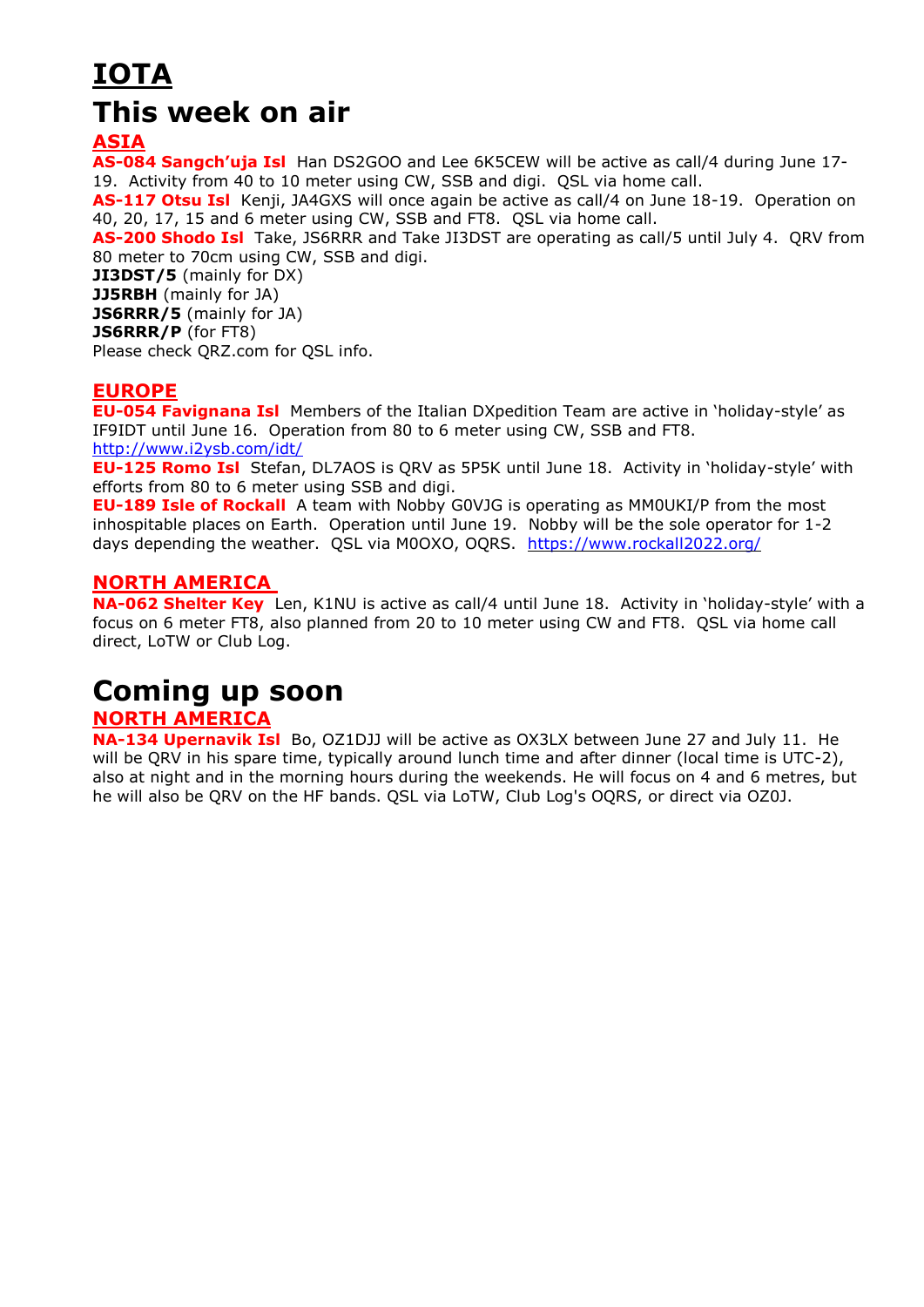# **On the scene**

**The** *Roscow* **airport** 



# **ANNOUNCEMENTS Announced DX**

## *THE NEWCOMERS*

**FM, MARTINIQUE** Jeff, N6GQ will be active as TO5Z during the CQWW CW contest (Nov 26-27). Operation before the contest from 160 to 10 meter using CW, SSB. QSL via home call, LoTW.

## *THE REMINDERS*

**3A, MONACO** Paul F6EXV and Florian PB8DX plan to be active as 3A6M in the first half of July 2022. Special activity on 6 meter is included together with the local ARM association. QSL via F6EXV Club Log, LoTW.

**3A, MONACO** Team 3A3A will be QRV during the CQWW SSB contest 2022 (October 29-30). More to follow.

**3B8, MAURITIUS** Team 3B8M will again be QRV during CQWW CW (November 26-27) and a few days before and after the contest. This will be a M/M operation and confirmed operators so far are G0CKV, KX7M, M0SDV.

**3B9, RODRIGUES ISL** A team with 3B8FA, 3B8GF, 3B8CF, 3B8FV and 3B8BAN will be active between August 5 and August 9. Call pending. Operation on HF with an QO-100 SAT operation.

**3Y, BOUVET** 3Y0J is a team of 13 international amateur radio operators who, in January 6, 2023, will be sailing to, and operating from, Bouvet Island with the goal of making over 200K QSOs. The DXpedition will start its journey in the Falkland Islands, and the team anticipates sailing for 12 days through the treacherous waters of the South Atlantic Ocean before setting up camp, and operating from, Bouvet Island for 22 days. At the conclusion of our DXpedition, the team will then sail another 12 days to the end point of the DXpedition: Cape Town, South Africa.

**5H, TANZANIA** Eugen, DL8AAI will be operating as 5H2JK during August. QRV from the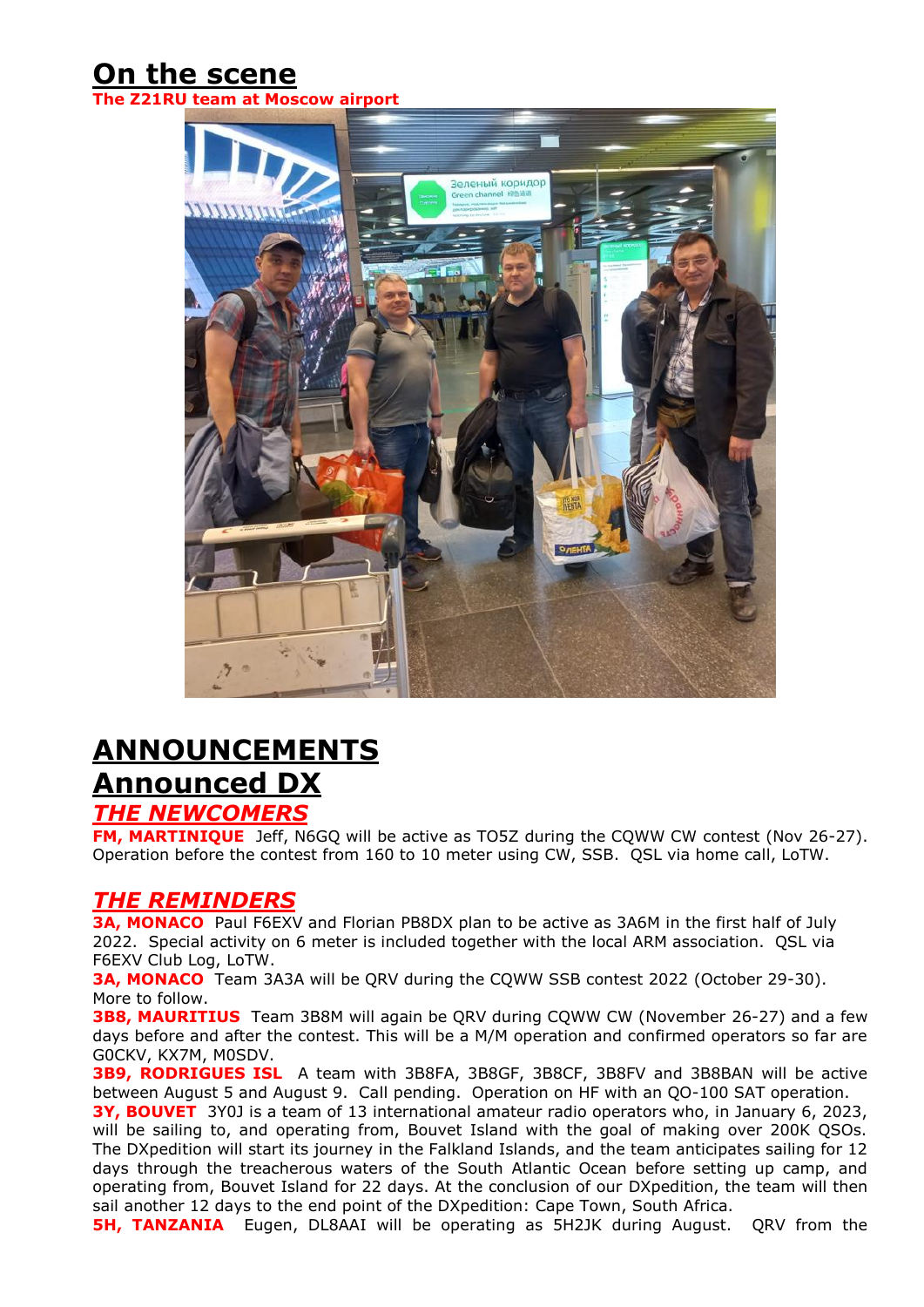Kilimanjaro region during his spare time. More to follow.

**5H, TANZANIA** Sergey, UT8UU says that the 5H3UU DXpedition in scheduled for the second half of 2022. More to follow.

**5H, TANZANIA** Roman, RA/3W3RR (ex-9Q9RR) has announced plans to be active from Zanzibar island, AF-032. Currently no set dates as to when 5H1RR activity may happen due to COVID-19. More info to follow in due course..

**7P, LESOTHO** A South African team will be operating as 7P8CW from November 2 until November 7. A team of 8 ops will be active using SSB, CW and LoTW. QSL via LoTW.

**A3, TONGA** Masa, JA0RQV will once again be active as A35JP between July 10 and September 25. Activity from 80 to 6 meter using CW, SSB and FT8. QSL via Club Log OQRS or via home call.

**A3, TONGA** Stan LZ1GC and Ivan LZ1PM will be operating as A35GC sometime in 2022.Activity from 160 to 10 meter using CW, SSB, RTTY and FT8. Logs uploaded during the DXpedition to Club Log. QSL via LZ1GC OQRS, direct or bureau.

**CY0, SABLE ISL** Permission for a DXpedition has been authorized with the team: WA2DAN, N2IEN, K5DHY, K5YY, K4UEE, WW2DX, AA4NC, N8AA, N2TU. The CY0C Sable Island DXpedition team will be active as CY0S in the fall of 2022. They are working hard to get the DXpedition scheduled.

<http://cy0dxpedition.net/index.html>

**D6, COMOROS** Dates still to be determined but D60AE will be on air sometime 2022. A multinational 12 operators team of the F6KOP Radioclub will be with 5 stations in CW, SSB, RTTY and FT8/FT4 modes from  $160$  to  $10$  meter + QO-100.

**E6, NIUE** Stan LZ1GC and Ivan LZ1PM will be operating as E6AM during October-November. Activity from 160 to 10 meter using CW, SSB, RTTY and FT8. Logsuploaded during the DXpedition to Club Log. QSL via LZ1GC OQRS, direct or bureau.

**FO0, AUSTRAL ISL** Haru, JA1XGI will be QRV as FO/call during November . Schedule depending Covid situation. Operation from 160 to 10 meter using CW and digi. QSL via LoTW.

**FP, ST PIERRE & MIQUELON** Chris, VO1CH updates DX-World that due to Covid-19,the TO5T DXpedition to St Pierre & Miquelon has been postponed sometime in 2023. Activity from 160 to 6 meter using CW, SSB and FT8. <http://www.to5t.com/>

**FS, ST MARTIN** Paul, W7NZJ will be operating from Orient Beach as FS/call. Activity from July 13 until July 20. Operation from 20 to 10 meter using digi.

**FS, ST MARTIN** The TO9W team will once again be QRV from November 30 until December 9. The team with K9NU, N9EP, W9AP, FS4WBS and K9EL will be active on all bands and all modes with efforts on CW. QSL via W9ILY, LoTW.

**FS, ST MARTIN** Look for Pier, FS/W1NA and Marco, FS/KC9FFV in future activity during various periods next year. QRV in 'holiday-style' from 40 to 6 meter using SSB and FT8. QSL both call via IZ1MHY, LoTW.

**FT/W CROZET ISL** After many months of efforts and negotiations, the TAAF (the body in charge of the FTs administration) has granted permission for a one-man nearly 3-month operation from Crozet Island to Thierry F6CUK, from mid-December 2022 to mid-March 2023 (be patient!) Exact dates will come just prior to the operation. The last activity from Crozet was in 2009 by Florentin F4DYW as FT5WQ. <http://crozet2022.r-e-f.org/>

**FW, WALLIS & FUTUNA** Tom, KH0/KC0W informs: due to Covid this trip will be postponed. As soon the situation changes Tom will let us know when he departs Saipan.

**HK0, SAN ANDRES ISL** A team with LU1FM, LU7MT and LU9FHF will be active as 5J0DX and 5K0T from September 16 until September 26. Operation from 80 to 10 meter using CW and SSB. QSL via LU1FM.

**J2, DJIBOUTI** The Mediterraneo DX Club will be operating as J28MD between October 29 and November 7. A large team with IZ8CCW – IZ4UEZ – IZ3GNG – IZ2GNQ – YO8WW – AG4W – IK4QJF – DJ5IW – DL6LZM – DL8JJ – KO8SCA -DL8OBF – NG7M – IU8LMC will be QRV with focus on the low bands and WARC. <http://mdxc.org/j28md/>

**KH8, SWAINS ISL** Due to the Covid-19 pandemic it is still impossible to travel to Swains Island. Alex Jennings (owner of island) and the team will start planning again sometime March 2023.

**P2, PAPUA NEW GUINEA** A DXpedition will take place in honour of the 175<sup>th</sup>anniversary of the Nikolay Miklouho Maclay. More to follow. QSL via RM0L.

**PJ5, ST EUSTATIUS** John, W5JON will once again be active as PJ5/call from October 25 until November 4. Operation from 60 to 6 meter using SSB and FT8.

**PY0F, FERNANDO DE NORONHA** We have no firm dates on this activity, but Rodrigo PY2KC mentions he will try to be active from Fernando da Noronha sometime in 2022 as PY0FFF. Activity depends on Covid situation.

**PY0F, FERNANDO DE NORONHA** Ed, PY2RN will be operating as ZY0FUN from Vila dos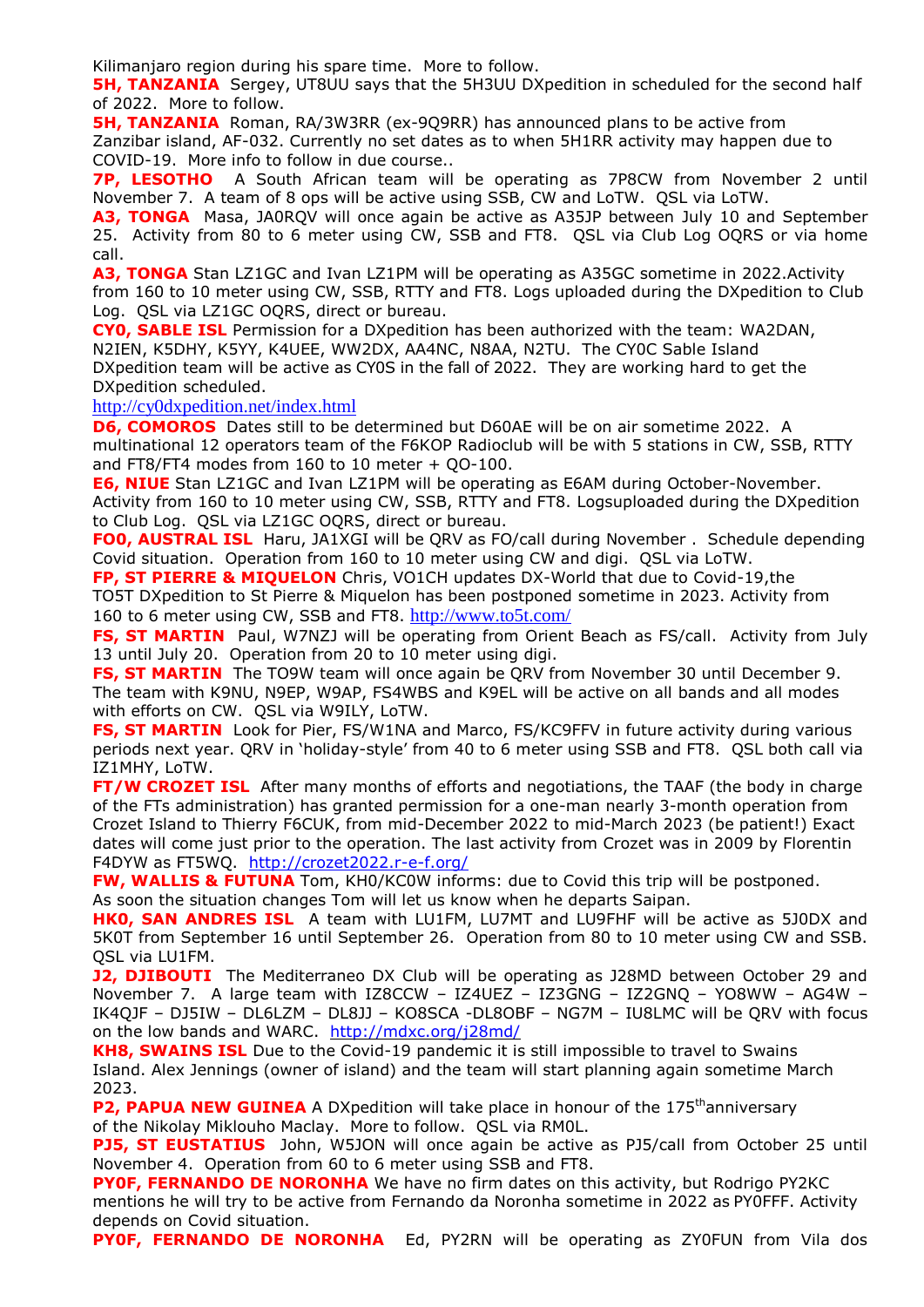Remedios. QRV during July 1-5 in 'holiday-style' from 40 to 6 meter using FT8 and CW. <https://www.qrz.com/db/ZY0FUN>

**PY, BRAZIL**Team ZY8AM will be active from the Amazon Rainforest (Amazon State, Brazil) during July 1-12, 2022. Grid Locator: FI61hf. Operation from 160 to 6 meter using CW, SSB and FT8. Team: PY5AKW, PY5AMF, PY5QW, PY5ZD, PY5ZHP, PP8HOL, PP8JR, PW8BR, PW8GTB. QSL: LoTW or Direct (2 USD + SAE, No IRC).

**TL, CENTRAL AFRICAN REPUBLIC** The DXpedition to C.A.R has been rescheduled to November 2022 (at the end of the rainy season).

**TY, BENIN** The Russian DXpedition Team will be operating as TY0RU between October 10 and October 25. Operation from 160 to 6 meter using CW, SSB and FT8. QSL via Club Log OQRS, LoTW.

**V4, ST KITTS** Bob, WX4G will again be QRV as V4/call between November 14 and December 2. An entry in the CQWW CW contest is included as V48A. Operation from 160 to 6 meter using CW, SSB and FT4/8. QSL via LoTW and Club Log.

**VK9C, COCOS KEELING ISL** Zeljko, VK6VY together with VK6CQ, VK6SJ and perhaps others will be operating as VK9CM between October 26 and November 3. Activity from 160 to 10 meter

using CW, SSB and FT8. An entry in the CQWW SSB contest is included as VK9C. QSL via EB7DX. **VP2M, MONTSERRAT** Once again, look for Thaire, W2APF as VP2MDX between January 2 and March 31, 2023. QSL via home call.

**VP2V, BRITISH VIRGIN ISL** Dario, KP4DO will be operating from Tortola as VP2V/call. Dates not yet mentioned. More to follow.

**XU, CAMBODIA** This DXpedition had been due to take place during March, however since many of the team were from Ukraine it's clear it had to be postponed. Juris YL2GM, team leader explains: My team planned expedition XU7AKT in March. The expedition had to be cancelled due to the war in Ukraine. However, Latvian Radiosport Federation supports Ukraine during these tough times and invites radio amateurs around the world to join this support by donating. More info can be found on the LRSF homepage: <https://www.lral.lv/lrsf/index.html>

**YN, NICARAGUA** Robert, DL7VOA will be QRV from Guacalito de la Isla as YN5AO. Dates are still in planning phase due to COVID. Operation in 'holiday-style' with a focus on the low bands. QSL via Club Log OQRS. <https://www.qrz.com/db/YN5AO>

**ZL7, CHATHAM ISL** Jeff, K5WE will be operating as ZL7/call between September 9 and September 21. QRV from 160 to 10 meter using CW, FT4/8, SSB and RTTY. QSL via Club Log OQRS or via home call. <https://k5we.com/zl7-k5we/>

# **Announced IOTA**

# *THE NEWCOMERS*

#### **ASIA**

**AS-147 Hokkaido's Coastal Islands (Rishiri and Rebun Isl)** Takakashi, JH7IPR/8 will be operating between June 30 and July 3 from Rishiri and from July 3-5 from Rebun Island. Activity from 80 to 6 meter.

### **EUROPE**

**EU-045 Ventotene Isl** Alessandro IU3EDK and Massimo IU3KGO will be operating as IB0V between July 29 and August 1. Activity on HF using CW and SSB. An entry in the IOTA contest will be included. QSL via IU3EDK, direct or bureau.

#### **NORTH AMERICA**

**NA-057 Roatan Isl** Alex, K6VHF will be operating as call/HR9 between July 27 and July 31. Activity from 80 to 10 meter, perhaps 6 meter using CW, SSB and FT8. QSL via home call, LoTW. **NA-128 Ile-aux-Coudress** The NA128 Contest Group will once again be QRV as VX2I DURING July 28-31 (IOTA contest). QSL via LoTW.

### **OCEANIA**

**OC-139 Kangaroo Isl** Grant VK5GR and Chris VK5FR will be active as VK5KI during the IOTA contest. DXpedition Multi-2 category in both SSB and CW modes on 80m-10m prior to the contest, and on the main contest bands of 80/40/20/15/10m during the event. <https://vk5gr-iota.net/2022-vk5ki-oc-139/3031/>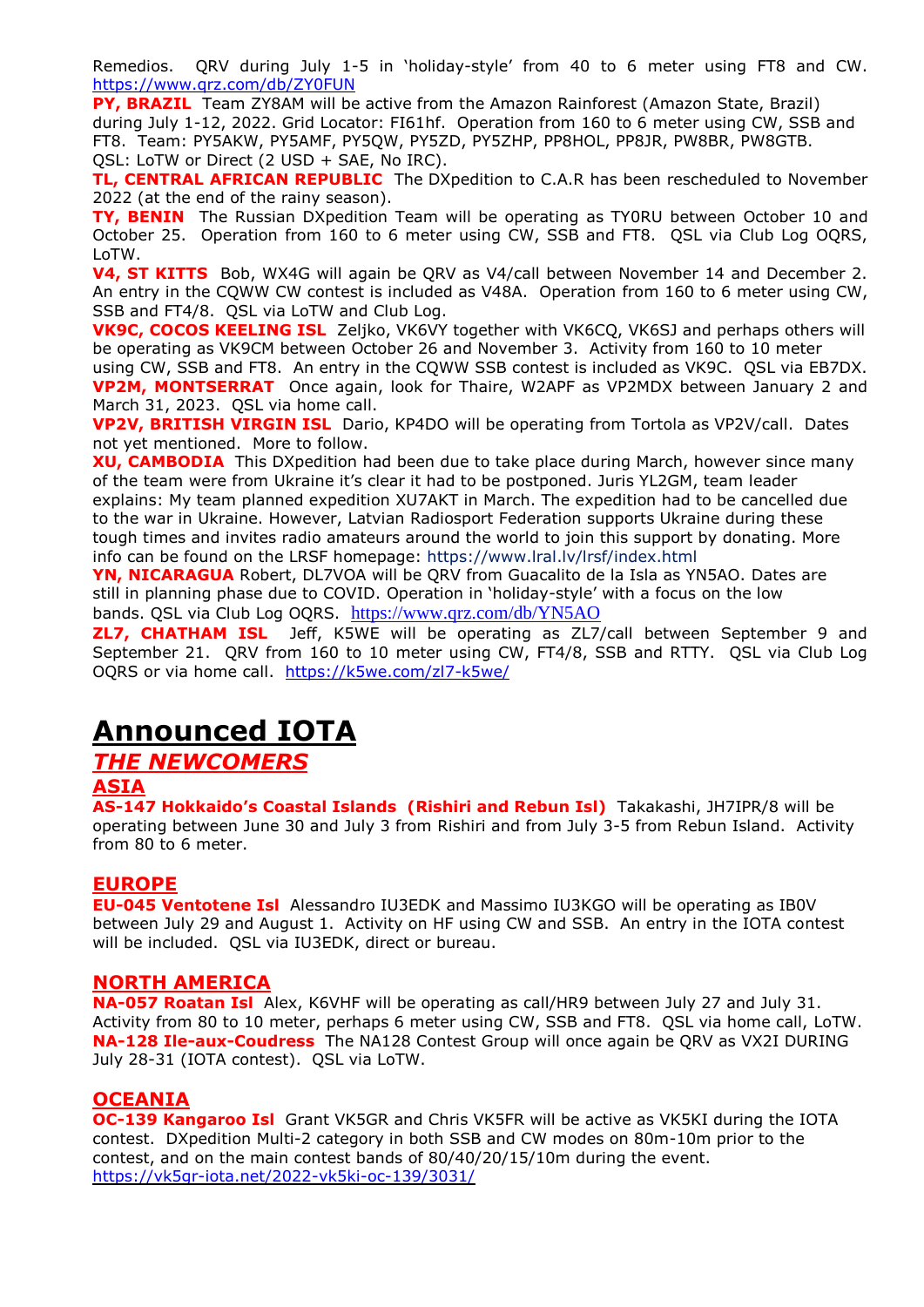## *THE REMINDERS*

## **ASIA**

**AS-059 Nedorazumeniya Isl** Russian Robinson Club members Oleg R7LP, Mike RM2E, Maxim RU5D, Eugene RZ3EC, Igor UA0IDZ and Igor UA3EDQ will be operating as RI0IR between July 22- 27. Also an activity from Sikulun Island on July 28-29. Dates may change depending the weather conditions. Activity is planned from 40 to 10 meter using CW, SSB and FT8. QSL via RZ3EC, LoTW and Club Log.

**AS-079 Miyako Isl** Take JS6RRR and Take JI3DSTwill be operating as call/6 from July 18 until August 1. Activity from 40 to 6 meter using CW, SSB and digi. QSL via homecalls. **AS-082 Brusneva Isl** The Russian Robinson Team (UA6EX, RM0F, R7AA, R4WAA) will be active as RI0QQ between July 27-31. An entry in the IOTA contest is included. <https://dxpedition.wixsite.com/ri0qq/>

**AS-107 Samet Isl** E20AX/p has had to postpone the activation of Samet Island that was originally scheduled for 8-10 January 2022 because of the Omicron outbreak. A new date is yet to be set.

**AS-125 Chang Isl** Team HS7AP/P will be active from Chang Island during July 29 to August 1. Participation in the RSGB IOTA contest. QRV on 80-40-20-15-10m, CW, SSB & FT8. QSL via E21IZC.

**AS-140 Char Kukri-Mukri** The S21DX will once again be active during November 2022. They plan multiple stations from 80 to 12 meter. More to follow.

### **EUROPE**

**EU-181 Sveti Ivan Isl** During the IOTA contest 2022 (July 30-31), a joint Bulgarian Greek team will be active as LZ0KP. QSL via SV2CLJ.

### **NORTH AMERICA**

**NA-067 Hatteras Isl** Mike, WL7G will be operating as call/4 between October 24-29. Activity on 80, 40 and 20 meter using CW and SSB. QSL via home call, LoTW.

**NA-070 Kiska Isl** The postponed KL7RRC IOTA DXpedition to Kiska Island has been rescheduled and is now expected to take place on July 23 and July 30. The team includes N3QQ, N6XG, N7QT, NL8F and W8HC. QSL via N7RO.

**NA-123 Turneffe Atoll** Full info still to come in, but keep an eye on the V3E QRZ page for news on an upcoming DXpedition to Mauger Caye, Turneffe Atoll, NA-123 by the Belize Amateur Radio Club.

### **OCEANIA**

**OC-012 Yap Isl** Tom, KC0W has plans to be active from Yap Island as V63COW. Exact dates will be announced as soon as travel restrictions to Micronesia are lifted. QRV on HFusing only CW. QSL via home call, no LoTW.

**OC-037 New Zealand Sub Antarctic Islands (Campbell Island)** The Perseverance DX Group (PDXG) has some unfinished business. Several members participated on the 2012 ZL9 activation that was cut short by weather. After their successful VP8PJ South Orkney Islands 2020 DXpedition, PDXG is pleased to announce their intention to activatethe New Zealand Sub-Antarctic Islands (ZL9), Campbell Island. Club Log #24 most wanted, in the 2022 timeframe.

The plan includes 160-10m operation, CW/SSB/RTTY/FT8, with emphasis on 160, 80, 60, 40 and propagation dependent, 12 and 10 meters.

**OC-194 South Solitary Isl** A team with VK2FM, VK2VK and VK4NGN will be operating as VK2FM between August 19 and August 22. Operation on HF. QSL via VK2FM.

<http://vk2fm.atwebpages.com/>

**OC-247 Pulau Sapuka Besar** Planning on stage for YB8HZ, YB8DKL, YC8AQY, YC8BNZ and YC8ES to be QRV on HF and 6 meter. More to follow.

# **Antarctic Base**

**Casey Base** Warren/VK7WN is currently staying on the Australian Antarctic base Casey and operates as VK0WN during his spare time with 100 watts and an inverted V antenna for 20m. He remains at the base until October and will try to set up an antenna for other bands.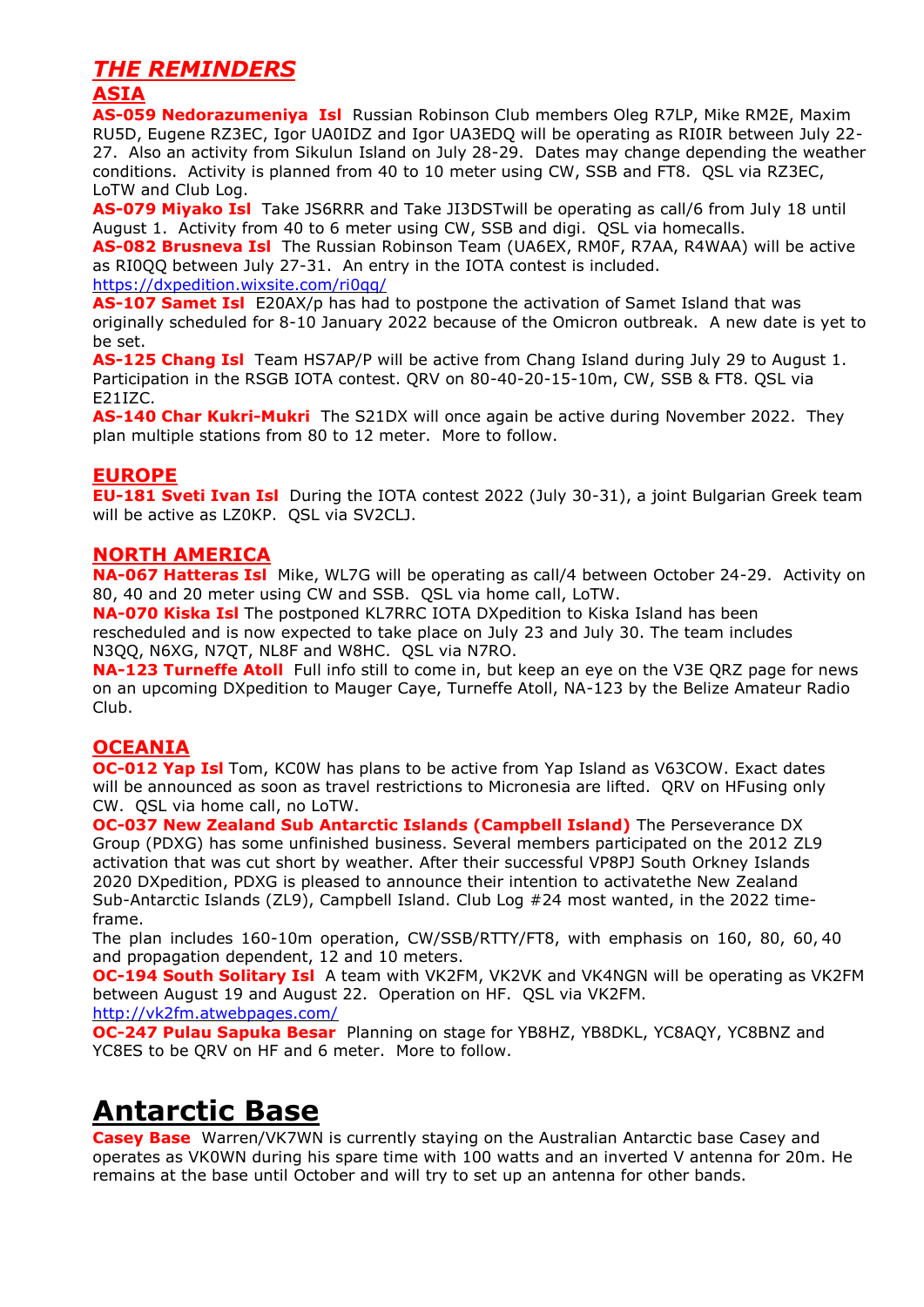# **Special calls**

## *THE NEWCOMERS*

**7X, ALGERIA** Special event callsigns **7R19MG** (QSL via IK2DUW) and **7Y19MG** (QSL via 7X2VFK) will be active on from 25 June to 5 July for the 19th edition of the Mediterranean Games to be held in Oran, Algeria. The Mediterranean Games are an international multi-sport event held every four years among athletes from countries bordering the Mediterranean Sea in Africa, Asia and Europe. (TNX 425DX)

**F, FRANCE** Celebrating the 15th anniversary of SOTA (Summits On The Air) France, special callsign **TM1SOTA** will be activated for fifteen days between 4 June and 31 July. QSL via eQSL, paper QSLs will not be available. (TNX 425DX)

**F, FRANCE** Guillaume, F1IEH will be active as **TM72LMC** from 19 June to 3 July on the occasion of the tenth edition of the Le Mans Classic, the biennial vintage sports car event held on the grounds of the 24 Hours of Le Mans. QSL via home call. (TNX 425DX)

**LU, ARGENTINA** Members of the Radio Club QRM Belgrano (LU4AAO) celebrate the Argentine flag day from June 17 to 29 with the callsign **LU4AAO**. (TNX DXNL)

**ON, BELGIUM** Members of Club Radio Durnal (ON4CRD) will operate special station **OO22FLY** on 25-26 June during this year's "Fly'in Festival" at Saint-Hubert Aerodrome in the heart of the Ardennes. They will be QRV on various bands CW and SSB. QSL via the bureau. (TNX 425DX) **UA, RUSSIA** Celebrating the 20th anniversary of the Russian Lighthouses Award programme, managed by the Russian Robinson Club, twelve special callsigns will be activated between 10 June and 31 August: **RA20LH** (Kaliningrad Oblast), **RC20LH** (Leningrad Oblast), **RG20LH** (Rostov Oblast), **RK20LH** (Republic of Crimea), **RL20LH** (Primorsky Krai), **RM20LH** (Vologda Oblast), **RN20LH** (Republic of Karelia), **RO20LH** (Arkhangelsk Oblast), **RQ20LH** (Saint Petersburg), **RT20LH** (Krasnodar Krai), **RW20LH** (Sakhalin Oblast) and **RZ20LH** (Murmansk Oblast). QSL via operator's instructions. (TNX 425DX)

**VP8, FALKLAND ISL** The radio station **VP8GGM** at the Goose Military Museum will be active during International Museum Weekends on June 18/19 and June 25/26. QSL direct via VP8ADR. (TNX DXNL)

**XE, MEXICO** This year's "San Max Special Event", in remembrance of St. Maximilian Maria Kolbe, started on 1 June and will run *until 04:59 UTC on 1 November*. The event's special callsign is **4A2MAX**; look for activity on all bands SSB, CW and digital modes. Born in 1894, Father Kolbe (SP3RN) was killed on 14 August 1941 at Auschwitz. QSL via LoTW, eQSL, Club Log's OQRS, or direct to XE2N (N5MEX). (TNX 425DX)

## *THE REMINDERS*

**9A, CROATIA 9A652AA** and **9A655AX** are the special callsigns that Tom, 9A2AA and Josip, 9A5AX will be using throughout 2022 to mark their 65th year in amateur radio. QSL via home calls. (TNX 425DX)

**9A, CROATIA 9A302AA** is the callsign that Tom, 9A2AA is using until 13 July to celebrate the 30<sup>th</sup> anniversary of Croatia's independence. QSL via 9A2AA. (TNX 425DX)

**9H, MALTA** John/9H1CJ (ex 5Z4JC) commemorates the destruction of the Maltese Capuchin Monastery and its Church through bombing attacks in 1942 (April 4/5) with the callsign **9H6CAP** during June. QSL direct via 9H1CJ. (TNX DXNL)

**DL, GERMANY** Special callsigns **DF90TJU**, **DK90TJU**, **DL90TJU**, **DM90TJU**, **DP90TJU**, **DQ90TJU** and **DR90TJU,** plus **HB90JU** from Switzerland, will be activated from 1 March to 30 June for the 90th anniversary of the maiden flight (7 March 1932) of the Ju52/3m transport aircraft designed and manufactured by German aviation company Junkers. An award will be available, see https://90tju.de/ for information and the OQRS for bureau cards. (TNX 425DX) **DL, GERMANY** Club station DL0IMO will operate special callsign **DR50BAWA** throughout 2022 to celebrate the 50th anniversary of the DARC's Intruder Monitoring Service (https://www.intrudermonitoring.de/). QSL via the bureau. Started in 1972 and formerly known as Bandwacht, the Intruder Monitoring is the German branch of the IARU Monitoring System, whose primary objective is the search, classification, identification and initiation of steps leading to the removal from amateur bands of radio signals of non-amateur stations causing harmful interference to the amateur services. (TNX 425DX)

**DL, GERMANY** The DARC club Hanau (DOK F09) celebrates 85 years of amateur radio in their city with the special DOK 85AFHU for their club callsign **DL0HO** during 2022. QSL via bureau. (TNX DXNL)

**DL, GERMANY** The DARC club Telgte (DOK N44) celebrates its 44th anniversary in 2022 with the callsign **DP44N44T** (special DOK 44N44). An award is also available. QSL via bureau. (TNX DXNL)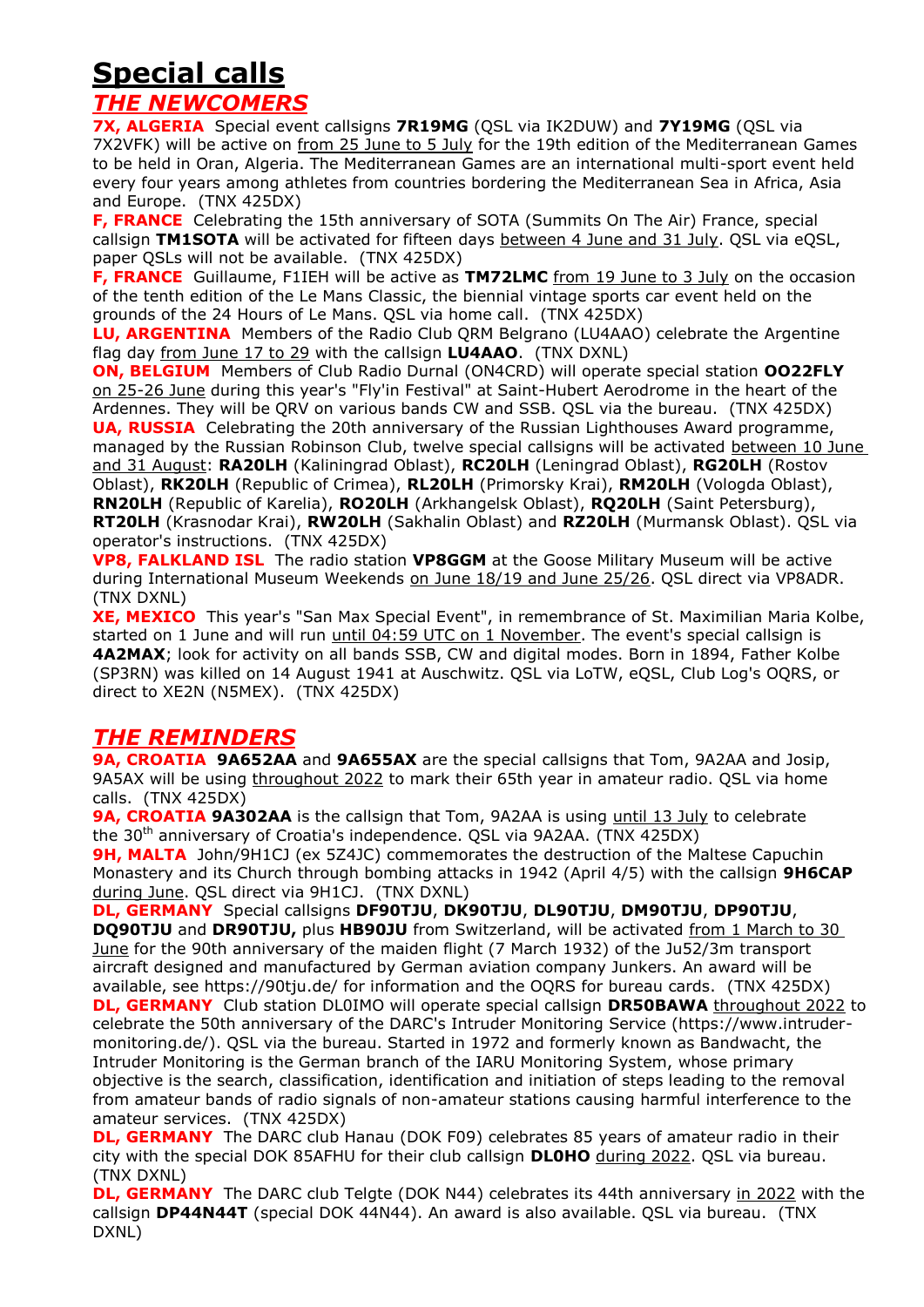**DL, GERMANY** During 2022, look for **DB50AFZ** for the 50th anniversary since the Deutscher Amateur Radio Club (DARC) relocated from Kiel to the Amateurfunk-Zentrum (Amateur Radio Centre), the newly built headquarters in Baunatal. All QSOs will be confirmed automatically via the bureau; direct cards via DL2VFR. (TNX 425DX)

**DL, GERMANY DF40BGK** is active during 2022 for the 40th anniversary of DARC Ortsverband Bergkamen. QSL via the bureau, LoTW and eQSL. (TNX 425DX)

**DL, GERMANY DK050BN** is QRV during 2022 for the 50th anniversary of Contestgruppe Bingen (DK0BN) QSL via the bureau, LoTW, direct cards via DK5PD. (TNX 425DX)

**DL, GERMANY** During 2022, **DL60LINDAU** is active for the DARC Ortsverband Lindau-Westallgau's 60th anniversary. All QSOs will be confirmed automatically via the bureau, direct cards via DL1CBQ. (TNX 425DX)

**DL, GERMANY** Look for **DL73AFUG** during 2022 for the 73rd anniversary of the first Amateurfunkgesetz (AfuG), the German amateur radio regulations that came into force on 23 March 1949. QSL via operator's instructions. (TNX 425DX)

**DL, GERMANY DL75DRG** is QRV until end 2022 for the 75th anniversary of DARC Distrikt Ruhrgebiet. QSL via operator's instructions. (TNX 425DX)

**DL, GERMANY DL75HIL** is active until end 2022 for the 75th anniversary of DARC Ortsverband Hilden (DL0HIL/DL0CK). QSL via the bureau, LoTW and eQSL. (TNX 425DX)

**DL, GERMANY** Special callsign **DM60CSJ** is active until end July for the 60th anniversary of Club Station Jesewitz (DL0SAX). QSL via the bureau and eQSL, direct cards via DL2VM. (TNX 425DX) **DL, GERMANY** The special event station **DR125MB** (special DOK 125MB) draws attention to the Muengsten Bridge, Germany's highest railway bridge, built 125 years ago. QRV until November 30. QSL via bureau, LoTW, DD3JN (d). (TNX DXNL)

**DL, GERMANY** The German section of the International Federation of Railway Radio Amateurs will put their new club callsign **DL0OF** on the air with the special DOK MKO until Jan. 25 next year. QSL via bureau and DL4CR (d). (TNX DXNL)

**DL, GERMANY DL75RLP** is the special callsign for members of DARC's Ortsverband Mainz (DL0MZ) to celebrate the 75th anniversary of the German federal state of Rhineland-Palatinate throughout 2022. All QSOs will be confirmed automatically via the bureau and LoTW; direct cards can be requested via Club Log's OQRS. (TNX 425DX)

**EI, IRELAND**Special callsign **EI90IRTS** will be activated throughout 2022 to celebrate the 90th anniversary since the founding of the Irish Radio Transmitters Society, Ireland's IARU society. QSL via EI6AL. (TNX 425DX)

**F, FRANCE** Franck, F4DTO and Patrick, F4GFE will be active as **TM400MO** for fiftheen days between 2 May and 21 October (see qrz.com for the actual dates). The special callsign memorializes the 400th anniversary since the birth of Moliere, the French playwright widely regarded as one of the greatest writers in world literature. QSL via F4DTO. (TNX 425DX)

**F, FRANCE TM55SNSM** celebrates the 55th anniversary of the French sea rescue organisation Societe Nationale des Sauveteurs en Mer between March 18 and July 16. QRV on 80-6m on CW, SSB, and digital modes. QSL via bureau and eQSL. (TNX DXNL)

**F, FRANCE TM20KFZ** is the special callsign that members of the Club Radioamateurs Scientifique de la Haute-Vienne (F8KFZ) will be using during seven weekends until 25-26 June to celebrate the club's 20th anniversary. QSL via the bureau. (TNX 425DX)

**F, FRANCE** The Radioamateurs de Lot-et-Garonne will operate special **TM3ZZ** in remembrance of Silent Key Michel Pelhate, F3ZZ. QRV until July 3 during a the weekends. QSL TM3ZZ via F4HIK. (TNX 425DX)

**G, ENGLAND** Special event stations **GB1900HA** (operated by M0MNE) and **GB1900HW** (operated by M0TKF) are active until 23 December for the 1900<sup>th</sup> anniversary since the beginning of the construction of Hadrian's Wall (https://1900.hadrianswallcountry.co.uk/). QSLs via Club Log's OQRS and LoTW. A former defensive fortification which marked the boundary between Roman Britannia and unconquered Caledonia to the north, Hadrian's Wall is the largest Roman archaeological feature in Britain, and has been inscripted on the UNESCO World Heritage Site List since 1987. (TNX 425DX)

**G, ENGLAND** The following special event stations celebrate Queen Elizabeth's Platinum Jubilee throughout June: **GB70E** from Windsor Home Park, **GB70I** from Northern Ireland, **GB70M** from Scotland, **GB70W** from Wales, **GB70U** from Guernsey, **GB70J** from Jersey, and **GB70D** from the Isle of Man. An award is also available. QSL via M0OXO (OQRS). (TNX DXNL)

**G, ENGLAND** The Andover Radio Club joins the Jubilee celebrations with the callsign **GB70QPJ** from June 1 to 28. QSL via bureau or direct. (TNX DXNL)

**G, ENGLAND GB100BBC** is the special callsign celebrating the 100th anniversary of the British Broadcasting Corporation throughout 2022. The BBC was formed on 18 October 1922, and daily radio broadcasts began on 14 November. GB100BBC will be on air from the BBC Radio Group's shack at BBC Broadcasting House in central London, as well as from other BBC premises and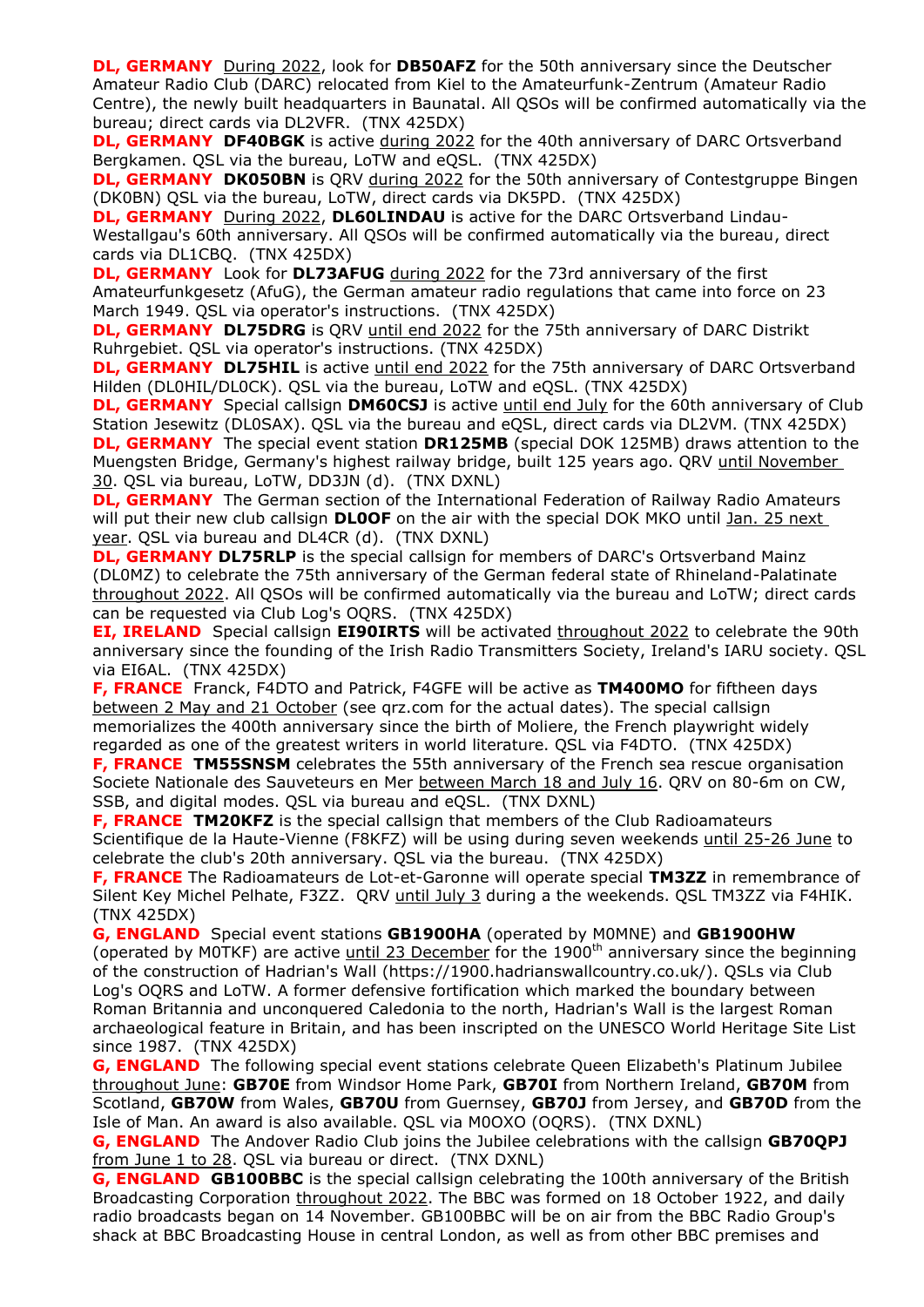members' home QTHs around the UK. QSL via the bureau, LoTW and eQSL; direct cards will not be accepted. (TNX 425DX)

**GM, SCOTLAND** PS Waverley is the world's last seagoing paddle steamer. It's also her Diamond Jubilee in 2022. To celebrate this milestone, Col MM0NDX and Frank MM0HST plan to be active **/MM** in mid-2022. Possibly one or two others will join them (to be determined after January). A meeting with the Waverley Steam Navigation Company in Glasgow, Scotland has been arranged for the middle of January 2022 whereby a route / itinerary will be confirmed. It's very likely the voyage will take place off the west coast of Scotland.

**HA, HUNGARY** The following special event stations mark the 200th birthday of the Hungarian poet Sandor Petofi until March 15, 2023: **HG200AN**, **HG200DO**, **HG200EF**, **HG200IR**, **HG200OT** und **HG200PS**. QRV on HF on CW, SSB, and FT8. An award is available as well. QSL via Club Log, LoTW. (TNX DXNL)

**HA, HUNGARY** The Szollosi Jozsef Radio Club (HA4KYB) is joining the city of Szekesfehervar's official celebrations of the 800th anniversary of the Golden Bull (Aranybulla), the royal charter issued in 1222 which represents the first constitutional document of the nation of Hungary. Look for special callsign **HG1222BA** to be active on all bands and modes throughout 2022. QSL via the bureau to HA4KYB. (TNX 425DX)

**HB9, SWITZERLAND HB50SH** is the special callsign that members of USKA Schaffhausen, HB9SH (https://www.hb9sh.ch/) will be using during 2022 to celebrate their club's 50th anniversary. QSL via LoTW, paper cards will be available only for QSOs made during the Helvetia Contest (23-24 April). (TNX 425DX)

**HP, PANAMA H32AT** is the special callsign that Jose, HP2AT is using until the end of the year to mark his 32 years in amateur radio. He uploads his log to qrz.com, Club Log and eQSL on a regular basis, and will upload all QSOs to LoTW at the end of the activity. Paper QSL cards will not be available. (TNX 425DX)

**HS, THAILAND E2WRTC** supports the preparation of the World Radiosport Team Championship from June to September. Champ/E21EIC and Zaki/E29TGW will form a team for the event to held in July 2023 in Bologna, Italy. (TNX DXNL)

**I, ITALY** Special callsign **IR4DX** will be in use between 1 June and 30 September for various activities, including participation in the International Lighthouse Lightship Weekend (20-21 August) from Goro Lighthouse. QSL via eQSL and LoTW. (TNX 425DX)

**I, ITALY** To promote the World Radiosport Team Championship to be held in Italy in July 2022, twelve special callsigns are activated until the end of the IARU HF Championship (10 July at 11.59 UTC). Look for **II1WRTC, II2WRTC, II3WRTC, II4WRTC, II5WRTC, II6WRTC, II7WRTC, II8WRTC, II9WRTC, II0WRTC, IR1WRTC** and **IO0WRTC** (the latter from Sardinia) to be QRV on the HF bands CW, SSB, RTTY and FT8. A certificate for QSOs made with special stations will be available. (TNX 425DX)

**I, ITALY** Look for II8CAP until end 2022, this to celebrate the city of Procida, the Italian Capital of Culture 2022. Operation on HF using CW, SSB and FT8. QSL via IC8ATA.

**JA, JAPAN 8N650JP** is the special callsign for JARL's Okinawa Branch to celebrate the 50th anniversary since the Okinawa Prefecture was returned to Japan (15 May 1972) after 27 years of American administration. Look for activity between 1 April and 30 September. All QSOs will be confirmed automatically via the bureau. (TNX 425DX)

**LA, NORWAY LA100B** is the special callsign for NRRL's Bergensgruppen (LA1B) to celebrate its 100th anniversary throughout 2022. Several classes of awards will be offered for contacts made with LA100B. (TNX 425DX)

**LZ, BULGARIA** The Bulgarian Radio Club Blagovestnik (LZ1KCP) continues to honour the memory of Orthodox saints during June with the callsign **LZ444KA**. QSOs count towards the new All Saints - 2022 award. QSL via bureau, LZ1KCP (d). (TNX DXNL)

**LZ, BULGARIA LZ01MLN** is the special callsign to be used until end 2022 by the LZ Contest Team to celebrate the 1,000,000th QSO made by the LZ9W Multi-Multi Contest Station (http://www.lz9w.com/). The mark was reached during this year's CQ WW DX SSB Contest. QSL via LZ1PM. (TNX 425DX)

**OK, CZECH REPUBLIC** The radio club Chrudim celebrates its 75<sup>th</sup> anniversary with thecallsign **OL75KCR** until the end of the year. QSL via Club Log OQRS. (TNX DXNL)

**ON, BELGIUM** Special event station OR100RCBE will be active from 1 March to 31 December to celebrate the 100<sup>th</sup> anniversary of the Radio Club Belge de l'Est. Established on 26 March 1922, it is nowadays' UBA GDV (Groupement de Verviers). QSL via ON4GDV. (TNX 425DX)

**OZ, DENMARK** Radio amateurs around the world can obtain an anniversary award by having contacts using CW, Phone or Digital modes with SES **OZ5ØDDXG** during 2022.

The anniversary callsign may be contacted once a month, on each band and with each modulation type. Each approved contact counts 1 point.

The award can be sent by e-mail (free of charge) or by postal mail for 10 USD. Application is sent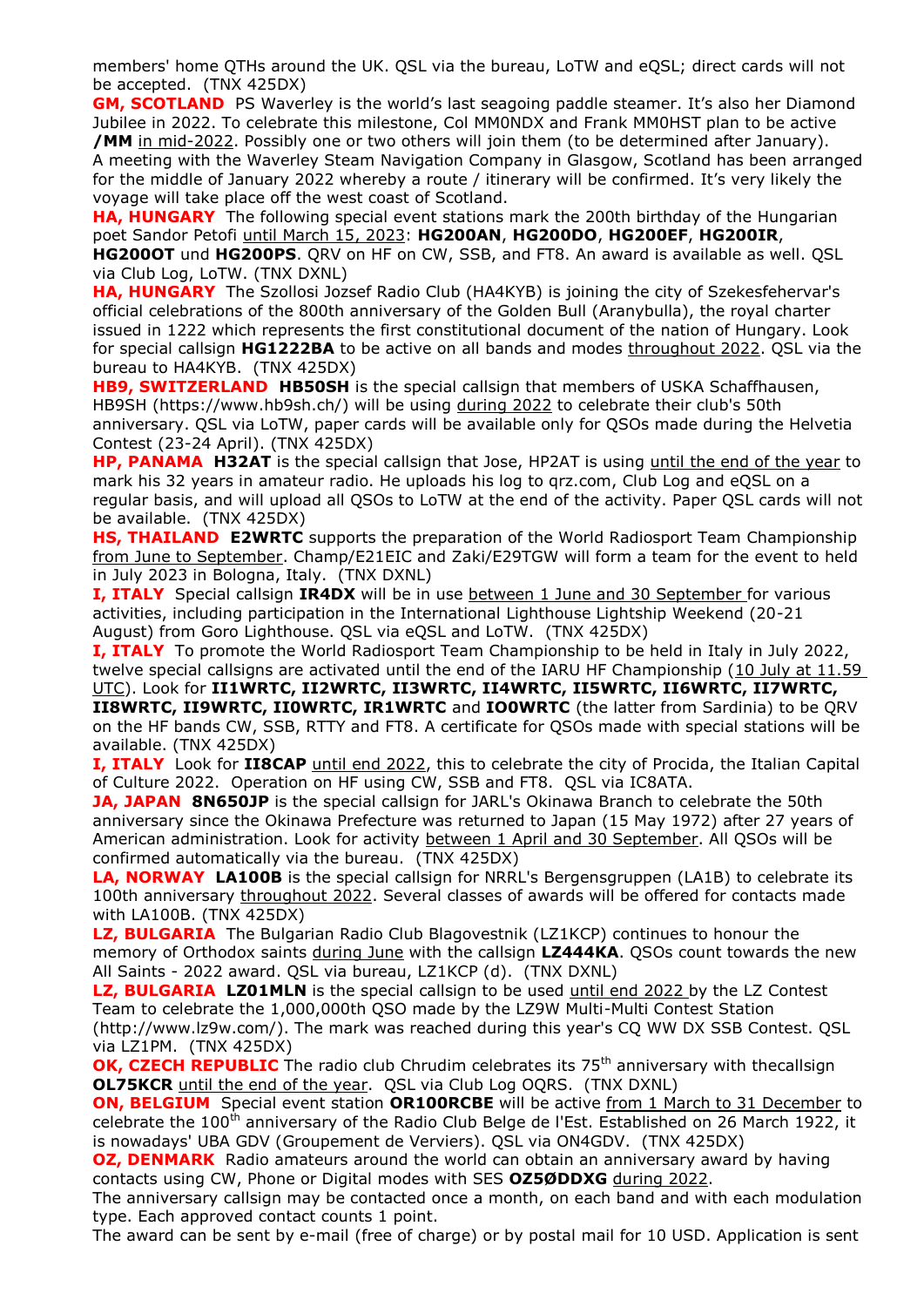to award manager OZ4CG Carsten – *oz4cg@live.dk*

**PA, THE NETHERLANDS PI750GAZ** is the special callsign for VERON District A17 (PI4GAZ) to join the celebrations for the 750th anniversary since Gouda was granted city rights (19 July 1272). Look for activity from 1 April until 30 September. QSL via Club Log's OQRS, or via the bureau. (TNX 425DX)

**PA, THE NETHERLANDS** Wino, PA0ABM is active as **PA75DXCC** until 2 August. QSL via Club Log's OQRS , LoTW, eQSL, or via home call. The special callsign celebrates the 75th anniversary of the first post- World War II list of DXCC members, published in the July 1947 issue of QST. (TNX 425DX)

**PA, THE NETHERLANDS** The Dutch city of Leiden will be European City of Science in 2022, and will host a 365-day science festival "for anyone with an inquisitive mind" (https://leiden2022.nl/). Members of VERON Leiden will participate in the event and will be active as **PA22L**. QSL via bureau to PI4LDN. (TNX 425DX)

**PA, THE NETHERLANDS** The VERON section Midden- en Noord-Limburg (A31) celebrates its 75th anniversary in 2022 with the callsign **PI75LIM**. QSL via bureau. (TNX DXNL)

**PA, THE NETHERLANDS** Frans, PC2F will be active as **PF01MAX** between 18 March and 20 November, over the twenty-two Grand Prix weekends of this year's FIA Formula One World Championship. The special callsign stands for Max Verstappen, the defending champion who will compete under race num- ber 1. QSL via PC2F (direct or bureau), LoTW and eQSL. (TNX 425DX) **PA, THE NETHERLANDS PA100THALES** is a special callsign celebrating the 100th anniversary

of the company now known as Thales Nederland. Activity will take place between 21 April and 31 December from the company's five locations in the Netherlands (Eindhoven, Delft, Hengelo, Huizen and Rotterdam). QSL via PB2X.

**PA, THE NETHERLANDS** Celebrating the 900th anniversary since Utrecht was granted city rights (2 June 1122), special **PA900UTR** is being activated on various bands and modes until 11 November. QSL via the bureau to PI4UTR. (TNX 425DX)

**S0, WESTERN SAHARA S035S** is a special callsign celebrating the 35th anniversary of amateur radio in the R.A.S.D. (Western Sahara). More details including operating period to follow. It appears LoTW will not be used.

**SM, SWEDEN** The Skoevde Amateur Radio Club (SARK, SK6EI) celebrates its 50<sup>th</sup> anniversary during 2022 with the callsign **SK50EI**. QSL via bureau, LoTW. (TNX DXNL)

**SP, POLAND SN35FISTS** is the special callsign for Adam, SQ9S to celebrate the 35th anniversary of the FISTS CW Club (International Morse Preservation Society, https://fists.co.uk/) from 24 May until 30 June. All QSOs will be confirmed via the bureau, LoTW and eQSL.

**SP, POLAND** Special callsigns **3Z75ZOT**, **HF75ZOT**, **SN75ZOT**, **SO75ZOT**, **SP75ZOT** and **SQ75ZOT** (from Wolin Island, EU-132) will be activated between 1 May and 30 August to celebrate the 75th anniversary of the Polish Amateur Radio Union's West Pomeranian Regional Branch (Zachodniopomorski Oddzial Terenowy) in Szczecin. QSL via operator's instructions. (TNX 425DX)

**SP, POLAND 3Z200IL** is the special callsign for radio club SP8KJX to commemorate the 200th anniversary since the birth of Ignacy Lukasiewicz, an oil industry pioneer whose many achievements included the invention of the modern kerosene lamp. Look for activity through 29 December on 160-10 metres SSB and digital modes. QSL via the bureau. (TNX 425DX) **SP, POLAND** Dominik SQ9ORN, Maciek SP9RBL, Pawel SN9PJ and Thomas SP9TL will be active "out in the field" until 14 December, and will operate special callsigns **HF9FIELD** (July and

October), **SN9FIELD** (August and November) and **SP9FIELD** (June, September and December). QSL via eQSL. A certificate will be available for working the 3 special stations; the details will be published on [https://www.qrz.com/db/HF9FIELD.](https://www.qrz.com/db/HF9FIELD) (TNX 425DX)

**SP, POLAND 3Z4PAR** was a special station that Poland's Radiocommunication Agency (Panstwowa Agencja Radiokomunikacyjna, PAR) authorized to operate on 50 MHz as an experiment. The successful outcome of this operation paved the way for general availability of the Magic Band to the Polish amateur radio community. Celebrating the 30th anniversary of the very first 6m QSO in Poland (made on 5 June 1992 at 12.53 UTC between 3Z4PAR and IK1EGC), special callsign 3Z30PAR will be active from 5 June at 12.53 UTC until the end of the year. QSL via LoTW and SP4KM (direct or bureau). (TNX 425DX)

**UA, RUSSIA** Special callsigns **R350AO, R350AR, R350AZ, R350BR, R350D, R350I, R350K, R350M, R350NN, R350OR, R350PP, R350RF, R350S, R350SM, R350SP** and **R350T** will be active between 30 May and 30 June for the 350th anniversary since the birth of Peter the Great (1672-1725). QSL via operator's instructions. (TNX 425DX)

**VE, CANADA** Canada is an independent country, but the British monarch remains the nation's head of state. Celebrating the Platinum Jubilee of Queen Elizabeth II, Canadian radio amateurs are permitted to replace their normal prefix from 15 May to 14 July: VA stations can use **VG**, VE stations can use **VX**, VO stations can use **XJ**, and VY stations can use **XK**. (TNX 425DX)